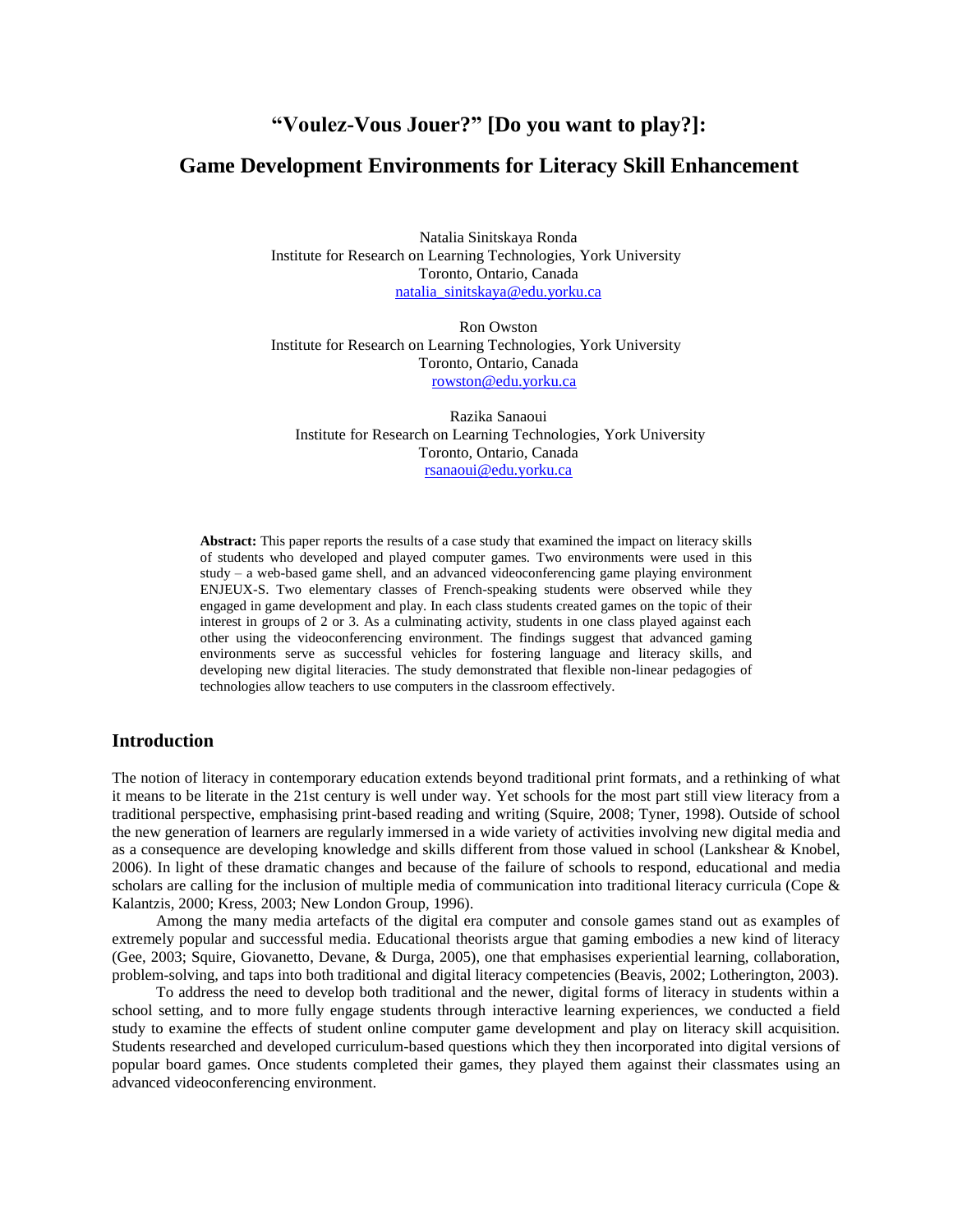# **Gaming in education**

Educational researchers argue that successful recreational games employ many principles of effective learning (Federation of American Scientists, 2006; Gee, 2003; Mitchell & Savill-Smith, 2004; Prensky, 2006). Games facilitate situated learning by providing immersive and motivating contexts for players to engage in a wide variety of activities and to develop and practice the skills necessary to be successful in those activities (Gee, 2003; Shaffer, Squire, Halverson, & Gee, 2005). Games provide opportunities for identity exploration and play through the inclusion of narrative and role-playing (Gee, 2003; Squire et al., 2003); and create a sense of pride and accomplishment through structuring the game play in complex ways that challenge the player and allow for progress through trial-and-error cycles (Gee, 2003). Research also supports the benefits of game playing for developing social learning strategies, including team work and group problem-solving (Kiili, 2007; Mitchell & Savill-Smith, 2004). McFarlane, Sparrowhawk, and Heald (2002) conducted an evaluation of educationally relevant games in elementary schools and found that while playing these games students engaged in deductive reasoning, collaborative problemsolving, cooperative learning, and peer-tutoring.

The research on the effects of computer game development—as opposed to game play—as a pedagogical activity is scarce. Initial evidence suggests that giving students opportunities to input their own content into a game can be a powerful motivational tool that contributes to a sense of pride and accomplishment, and facilitates learning (Gee, 2003). A major roadblock to utilizing game development for learning in a school context is the lack of expertise on the part of students and teachers who may not possess the complex skills required to design computer games. A solution to this problem lies in using a web-based game shell such as the one employed in the present study. Game shells do not require any sophisticated hardware or software, and developers do not need to have advanced programming skills in order to create games using these shells.

In addition to the learning benefits of computer gaming, game development and play are seen as vehicles for increasing motivation and engagement. Student engagement is an important factor in academic achievement, especially in relation to reading and literacy (Learning Point Associates, 2005). Studies show that academic achievement is associated with engagement in reading and learning activities (Finn & Rock, 1997). In order to foster literacy skills, the game development activities selected for this study had a strong language component. Students developed web-based board games by inputting series of questions into game shells. We hypothesized that creating game questions would be a literacy-rich task that allowed students to engage in reading, writing, and speaking in the language of instruction – French, while staying engaged in a motivating activity. Research suggests that questioning as an instructional activity increases students' comprehension and literacy skill (Rosenshine, Meister, & Chapman, 1996).

There is considerable theoretical and research support for using computer games to increase student engagement in learning, their task persistence, motivation to learn, collaboration, and foster the development of traditional and contemporary digital literacies. Game development and play then serve to mediate improved achievement, as well as promote the development of social learning strategies. In this study, we examined how intensive game development and play impact both traditional and digital literacy skills of students whose language of instruction is French.

# **Method**

#### **Research design**

We conducted the study in two public school classrooms in Ontario, Canada. One class was a combined grade 5-6 class in a French first language school, referred to as Class A. The second class, referred to as Class B, was a grade 6 French immersion class. Students in the latter class were native English speakers, however they received all of their instruction in French. Both schools were located in predominantly English-speaking suburban neighborhoods and all students spoke English outside of school.

The project had two main phases. In phase one, students in the two classrooms used the Education Games Central (EGC) game shells to develop interactive computer games. After the students were introduced to the game environment by the teachers, they were divided into groups of 2 or 3. The groups then selected a topic of interest to them, and created a set of questions on that topic, later inputting these questions into *Tic Tac Toe, Snakes and Ladders,* and *Trivia* game shells. In phase two, students engaged in competitive game play using the ENJEUX-S advanced gaming environment. Since the teacher from class B could not continue to participate at this stage of the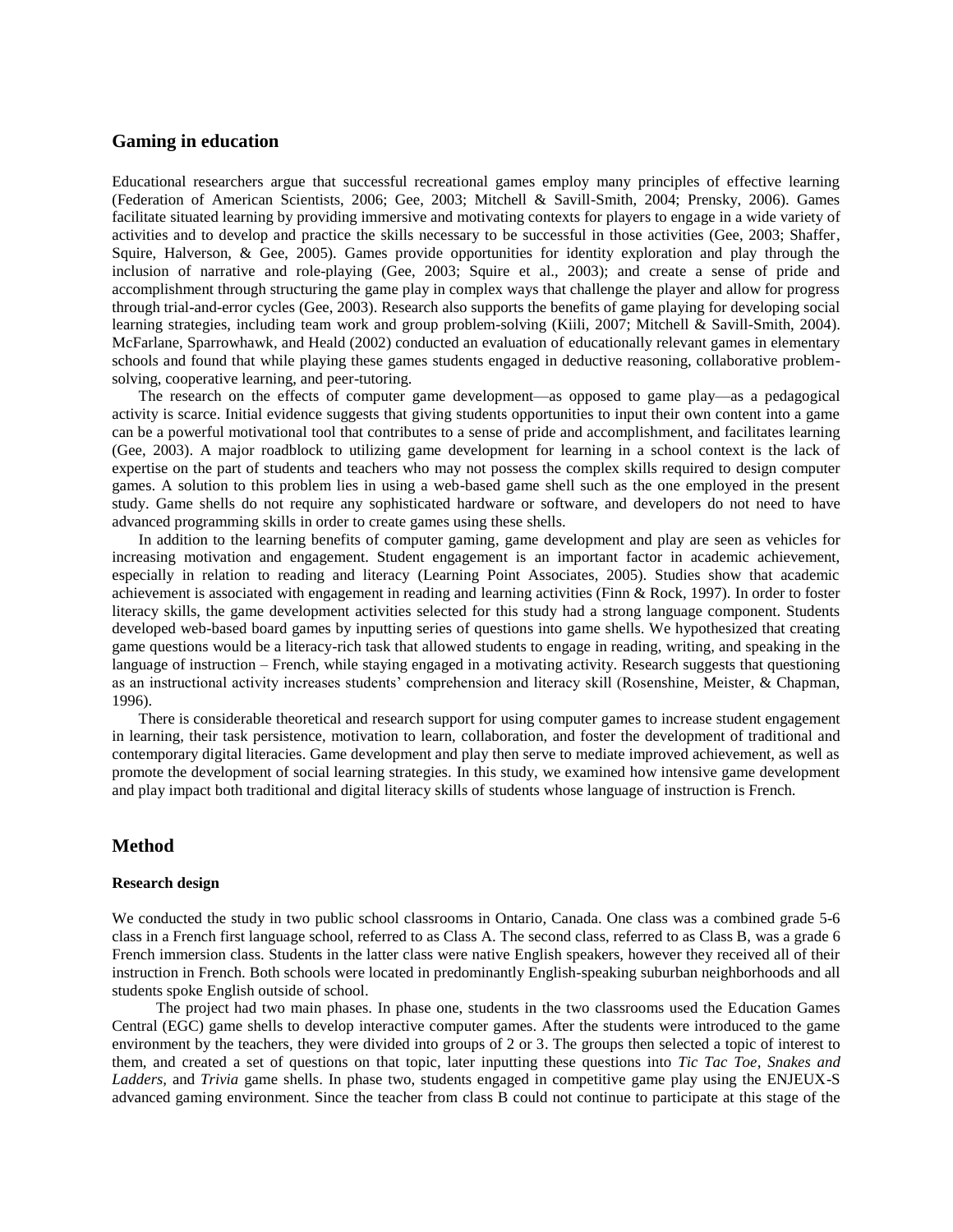study, the students in class A engaged in play against their classmates. Two groups of students took turns to play against another team in the classroom, selecting a game that has been created by a third group to avoid unfair advantage.

#### **Gaming environments**

*Education Games Central* [\(http://www.savie.qc.ca/carrefourjeux2/\)](http://www.savie.qc.ca/carrefourjeux2/) was the game shell used in the study. This webbased shell simplifies the construction of electronic versions of popular board games. To create a game, students develop a set of questions and answers and enter them into online forms. Each game requires a different minimum number of questions for the game to function properly, ranging between 16 and 54. Game developers have the option of specifying the feedback a player receives when a question is correctly or incorrectly answered. They can also embed links to web resources in the questions. A step-by-step wizard-like guide down the left side of the game creation page verifies whether all questions are entered correctly and if the game is ready to play. When playing the game, players are competing against each other in an interactive board game environment. The game shell was originally created in Quebec, Canada, and its operational language is French. It was later translated into English and Spanish. For the purposes of this study the original French-based game shell was used. (Fig. 1) shows a *Tic Tac Toe*  game developed by a group of students in this study.



**Figure 1:** Educational Game Central environment: *Tic Tac Toe*

*ENJEUX-S*, the advanced gaming environment allows players to participate in the EGC game play (as above), but in multiplayer, multimodal environment supported by built-in videoconferencing (see [http://www.savie.qc.ca/enjeux/\)](http://www.savie.qc.ca/enjeux/). The players log into the environment with their unique ids, and set up a meeting or join an existing meeting. Once in the meeting space, they can engage in a variety of activities, game playing being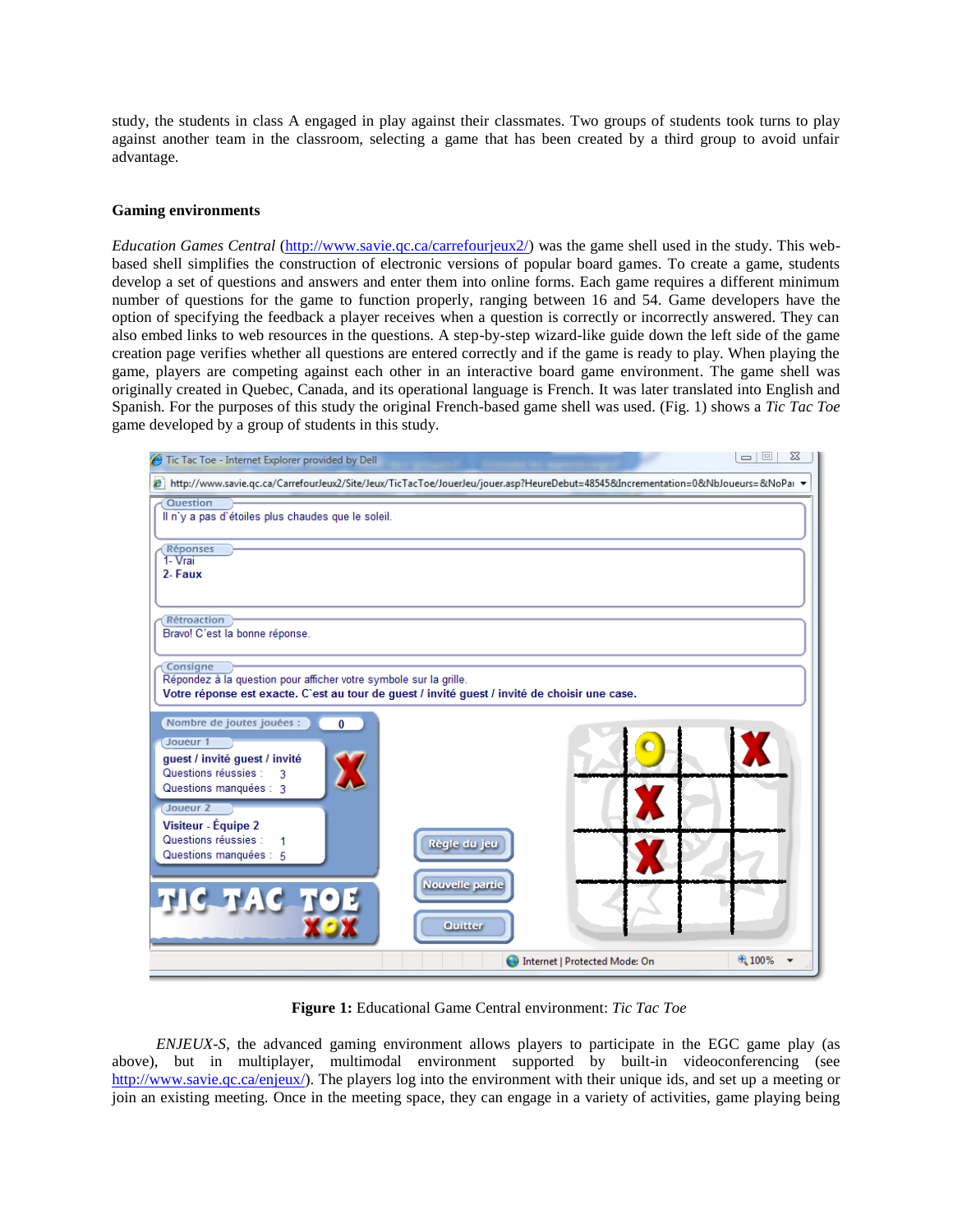the principal one. The features of this environment include video and audio conferencing, a live chat, as well as an interactive environment in which the games can be played in real time.

#### **Methodology**

This qualitative study was conducted in the two schools using a case-study methodology (Yin, 2003). Data were collected during the two phases of project implementation. In the first phase of game creation by the students, two observations were carried out in each of the two research sites. Field notes and photographs were taken at the sites, and student-created games were used as data. During the second phase of the project implementation, observations were conducted in the school where videoconferencing was taking place, and field notes and photographs were taken.

Qualitative data which included field notes from our observations, transcripts of interviews with the teacher and the students, photographs, and students' games were coded based on our initial research questions. The data were then analysed using Atlas.ti qualitative software. We identified key themes and issues pertaining to issues of gaming for literacy development, collaboration and engagement, and pedagogies of technology. The emergent findings are summarized according to the most salient outcomes of the project: impact of game development on language and literacy; digital literacy skills; student motivation, engagement and collaboration; and pedagogies of technology use in the classroom.

### **Findings**

#### **Impact of game development on language and literacy**

Creating the games using an authentic French-based game interface proved to be an effective approach to encouraging interaction in French, the language of instruction in both schools. The EGC environment allowed for the use of French pertaining both to the curricular content, and the technological vocabulary describing various functions of the Internet browser, and the computer. Teachers consistently used French with their students, whether for providing instructions about the game, feedback about the content of the game, or for classroom management. Students' use of French for interaction during game creation was less consistent. French was used in whole-class contexts or when addressing the teacher. In small-group work a mix of French and English was used, with English emerging in moments of high engagement or frustration; when students were referring to experiences that they have had in English, especially in relation to technology; when the students did not know how to say something in the target language; or when using English-language material for their game creation. In comparing the materials that students used for their game development, most students in class A used French-language sources, including educational websites, Wikipedia articles, textbooks, and recreational reading materials. In class B however students used materials, such as websites, which were primarily in English, and were translating them with the help of an online translator, Babel Fish, or called on the teacher to translate vocabulary they did not know.

Students made an effort to create questions that were challenging and motivating for the other players. In class B one student inquired whether it was possible to create 'trick' questions. However, in the same class one group of students was observed completely disengaging after finishing the ‗required' number of questions. Students were also observed paying attention to grammatical and orthographic correctness. The analysis of the game content revealed that most students focused on factual (Who? Where? What? Which? When? How many?) questions that mostly required recall of previously acquired information. Questions in class A were for the most part grammatically correct, with correct spelling and sophisticated use of vocabulary pertaining to the topics of the games. In class B students had more problems with grammar and spelling.

Game play using videoconferencing software offered an effective and authentic environment for developing language skills. The videoconferencing component allowed the players to communicate between each other, and the students in the study used this functionality for a number of purposes. They interacted about the game set up and the administrative problems that occurred during game set up and play (e.g., if they couldn't hear, or if the game wouldn't start on their end). Students also directed much of the interaction towards teasing the other team and boosting their own competitive spirit. The game play encouraged some skills of language decoding (in reading the questions and the answers) and production (in discussing the correct response). The observations revealed that answering questions quickly was the most important factor in most teams' game play, often at the expense of accuracy of their responses. The teacher encouraged the teams to communicate amongst each other, and discuss the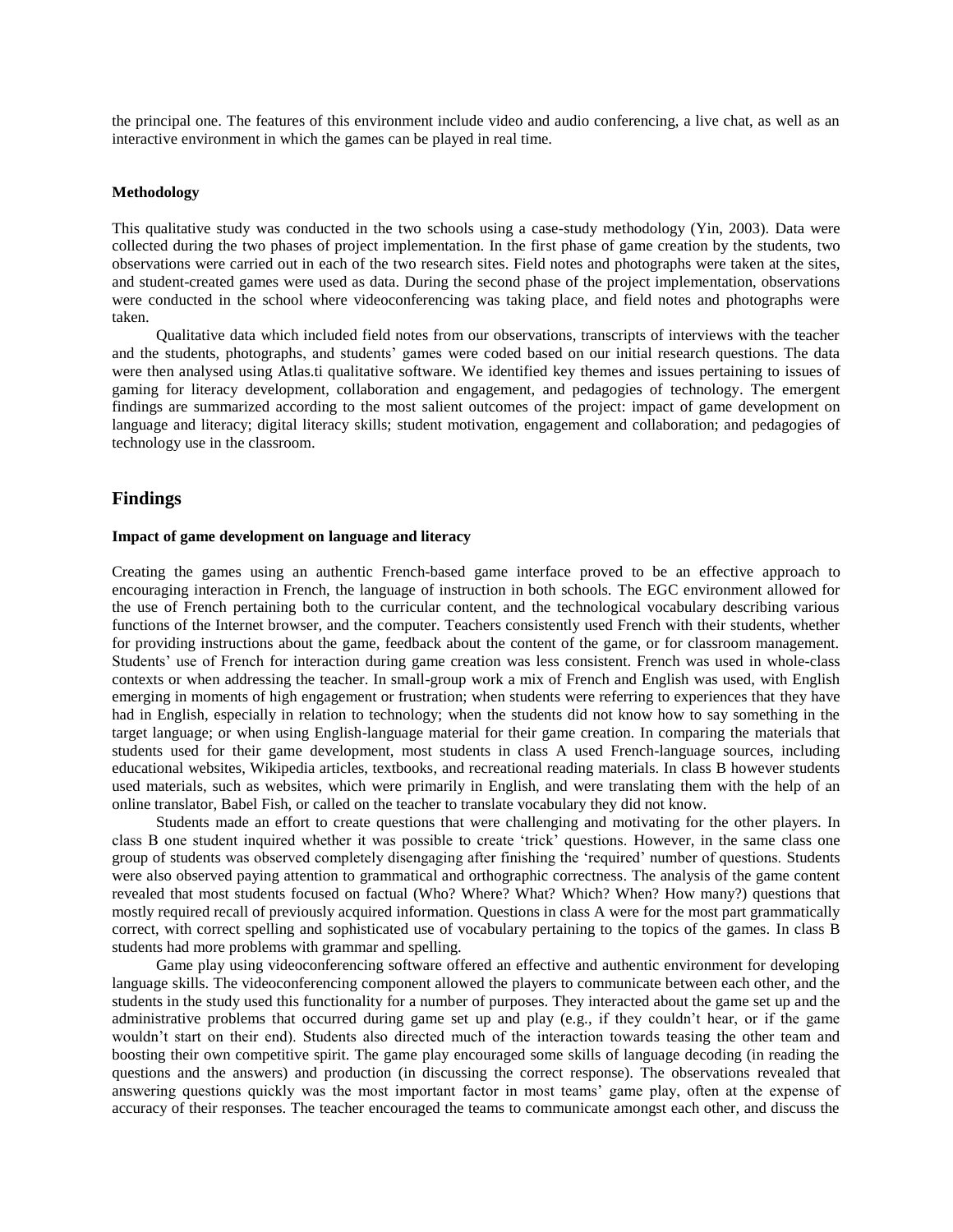responses before they chose the final one. However, frequently the response was chosen before all members of the team had a chance to share their opinion. As with the game development, game play seemed to be accompanied by a mix of French and English conversations.

#### **Development of digital literacy skills**

Games have been seen throughout this study as a strong vehicle for developing not only traditional literacies, but contemporary digital literacies. These literacies include the ability to interact with computers, access and navigate different digital environments, trouble-shoot problems, as well as access and evaluate information online.

Students had a varied level of comfort with technology. In class A, some students showed an extreme proficiency with computers, accessing different web resources for their research (such as Cyberqu@rtier [https://cyberquartier.csdcso.on.ca/cyberquartier/Anonym/Accueil/Accueil.aspx,](https://cyberquartier.csdcso.on.ca/cyberquartier/Anonym/Accueil/Accueil.aspx) a collaborative environment for students, or educational websites in French). Several students were very independent, attempting to trouble-shoot problems with computers themselves; others were extremely insecure with technology, constantly calling on the teacher for assistance. In class B students showed a more consistent level of independence, relying on their own skills and the skills of their peers to navigate the online gaming environment and trouble-shoot the problems with the machines. Students also used the Internet as a reference source for their games. Class A students were observed using Wikipedia in French, as well as printouts from educational websites in French. Students in class B used a variety of websites, all of them in English. They also used Babel Fish online translating website to translate their questions from English into French. This resulted in a number of grammatical and vocabulary errors which the students did not notice, trusting in the accuracy of the online translation. As this instance demonstrates, online tools should be approached with caution in language learning contexts, and students should receive training in using online tools such as translating websites.

The ENJEUX-S videoconferencing environment combined many aspects of sophisticated sociable technologies that are particularly appealing to students. The students were deeply engaged with the environment, and appreciated the interactivity, the video and audio components, and the gaming itself. The experience of using an advanced gaming environment with many digital functionalities had a lot of benefits for learning new digital skills. Particularly, students learned how to control and be in charge of sophisticated digital technologies. As a result of this activity, the students had an opportunity to familiarize themselves with the technologies of the future; technologies that up to this day remained in the 'adult' realm. They experienced video and audio possibilities of online interactions, and understood the working principles behind webcam communications. They also used these skills to engage in authentic competitive game play.

#### **Student motivation, engagement, and collaboration**

The game development was a means of motivating students and engaging them in literacy activities on several levels. First, the technological aspect was a motivating factor: students in both classes were eager to go on the computers, use them independently to produce content, and engage with new digital environments with their partners. The gaming environment also added to the excitement of using computers, since many students were familiar with interactive gaming, and appreciated the use of tools that are traditionally considered recreational in formal instructional settings. Second, in both classes students have developed games on a topic that was of interest to them. Most students were observed working hard on creating game questions, bringing in additional materials and conducting their research both at home and in class to ensure a good quality of questions. The students were also very motivated by the competitive aspect of the game.

Collaboration was a key component in the game development activity, and students were collaborating effectively in trying to create challenging games. Students were observed collaborating not only within their group, but also across groups. In class B, for example, students were offering each other assistance when there were problems with technology. The groups in both classes seemed to have worked out the roles that each team member would play: in some groups one person was typing, while the other was reading the questions; in other groups, the students switched roles to give each team member an opportunity to do every task.

In the game play phase of the project, students showed extreme levels of motivation and engagement in the activity. Given that they had put much effort into creating their games, they saw the final activity as a culmination of their efforts. The opportunity to compete against other teams was also a strong motivating factor. There seemed to be an inter-gender rivalry as well as the inter-team rivalry. The competitive aspect also translated into the students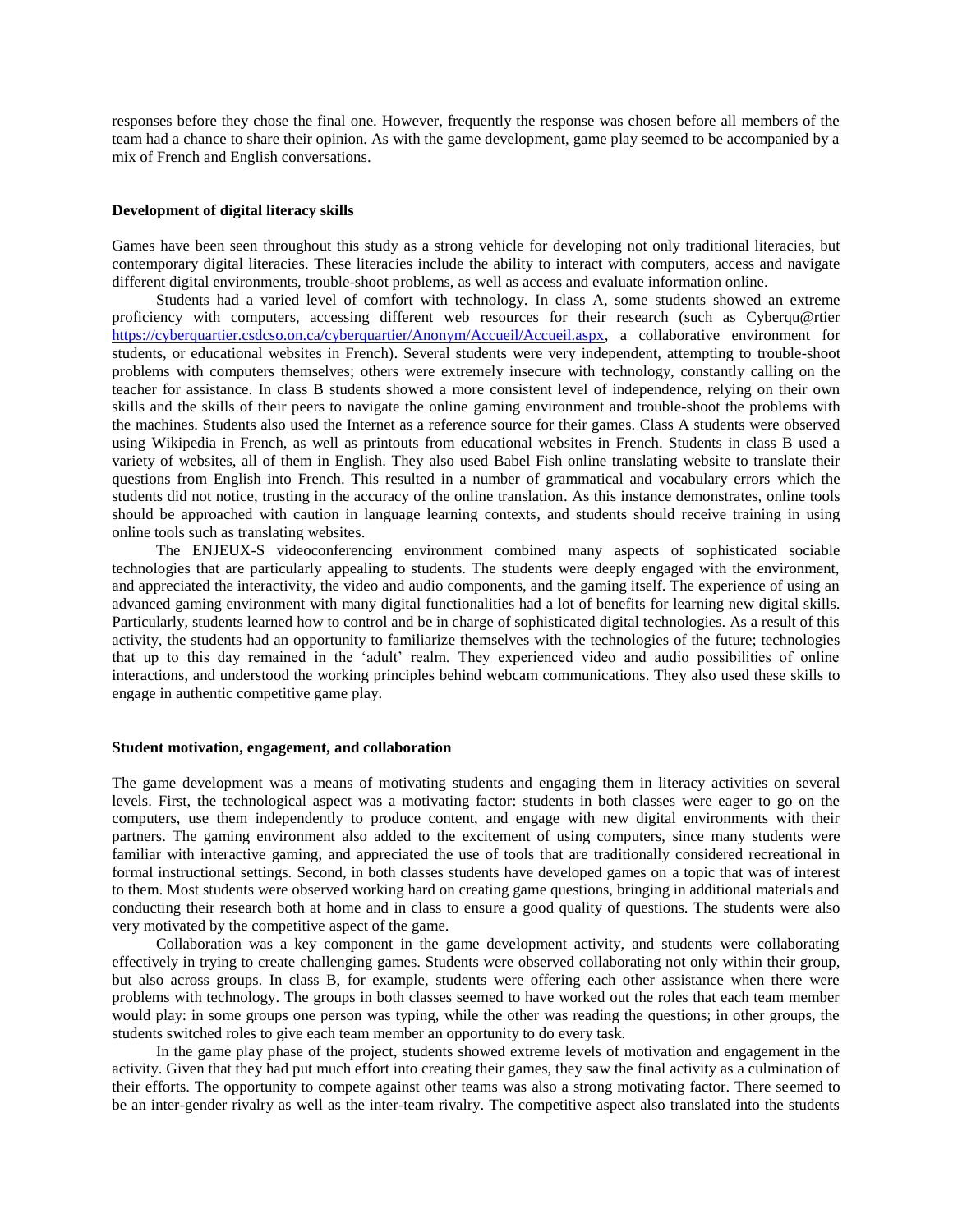making sure that the game play was fair. They used the webcam functionalities to observe the other classroom, and made remarks using the microphone if they suspected that someone was cheating. (A webcam was required for the ENJEUX-S environment.) The students were visibly motivated during the game play, cheering each other on, teasing the other team. The technology itself served as a great motivating factor. Not many students, it seemed, had prior experience with a web camera, and the first few minutes with every team were spent exploring its functionalities.

#### **Pedagogies of technology use in the classroom**

Teachers in both classrooms had excellent rapport with the students, and showed remarkable skills in classroom management. Both teachers had a very comfortable, hands-on approach to teaching with technology. In both classrooms technology had become part of the classroom ethos, where the teacher in class A routinely included computers into his practice, allowing students to work independently on the computers, while the teacher in class B used a mobile laptop cart and projector as part of her classroom routines.

The teacher in class A seemed to have more flexible pedagogies around computers, not making a distinction between 'class time' and 'computer time'. Students in his classroom were observed using the computers when they needed something done. This pedagogical approach can be attributed in part to the teacher's experience with teaching combined grades, where pedagogies have to be flexible in order to cater to all students in the class. The teacher's experience and comfort with technology was another contributing factor. The teacher in class B had more controlled practices of computer use. For example, the teacher made sure that she was the one distributing and collecting the laptops, and students were allowed to start working only when the teacher instructed them to. This of course may be attributed to the fact that the class was relatively large and the teacher wanted to prevent off task behaviour. That difference notwithstanding, both teachers had a remarkable comfort with and control of technology. When faced with technological glitches and problems, both quickly found solutions that allowed for the productive work of the students to continue. In both classrooms the teachers were helping students with technology, checking their progress and assisting them with the content of their games. The teachers' pedagogies of technology use show a remarkable balance of hands-on and planned integration of computers into their everyday practice, which allowed the students to immerse themselves into technologies and make them part of their learning.

An interview with the teacher in class A revealed that he viewed this project as a useful activity for developing student literacy at the elementary level. While recognizing that the effects of this particular implementation were limited due to allowing students to create one game on the material that was already familiar to them, the teacher evaluated the gaming activity as an engaging means to incorporate interactive computer technologies into literacy instruction. He admitted that he would like to use the gaming activity for revisions of material in the future.

#### **Discussion**

This project investigated how the use of two game development and playing environments affects students' learning, literacy, and gained insights into an effective pedagogy of technology use. Our observations of students creating the games and playing them suggest that web-based gaming environments can serve as an effective and engaging means of developing literacy skills in French-speaking students. Primarily, the games provided an authentic French environment for the students to interact with, and allowed for the use of contemporary French in reference to the new digital media. On the flip side however, students were tempted to "shortcut" and use English whenever the situation allowed. This suggests that further work is needed in order to establish the points at which students are most prone to using English in dealing with digital technologies, and suggest ways to limit those situations.

Students also became more conversant in digital literacies. Students in the game creation classrooms had the opportunity to use new and engaging media to create interactive games. They have extended their skills of navigating the web environment, accessing the web, and using appropriate vocabulary to describe various digital artefacts and functions. In the videoconferencing activity the students had the opportunity to interact with and control the cutting-edge technologies that up to that moment were inaccessible to them, thus increasing their level of comfort with and interest in the versatile digital technologies of today. They also used the Internet to do research for their game questions. However, students in one of the classes did so uncritically, using the material in English and translating the questions into French with the help of a web translator, which resulted in poor question quality. This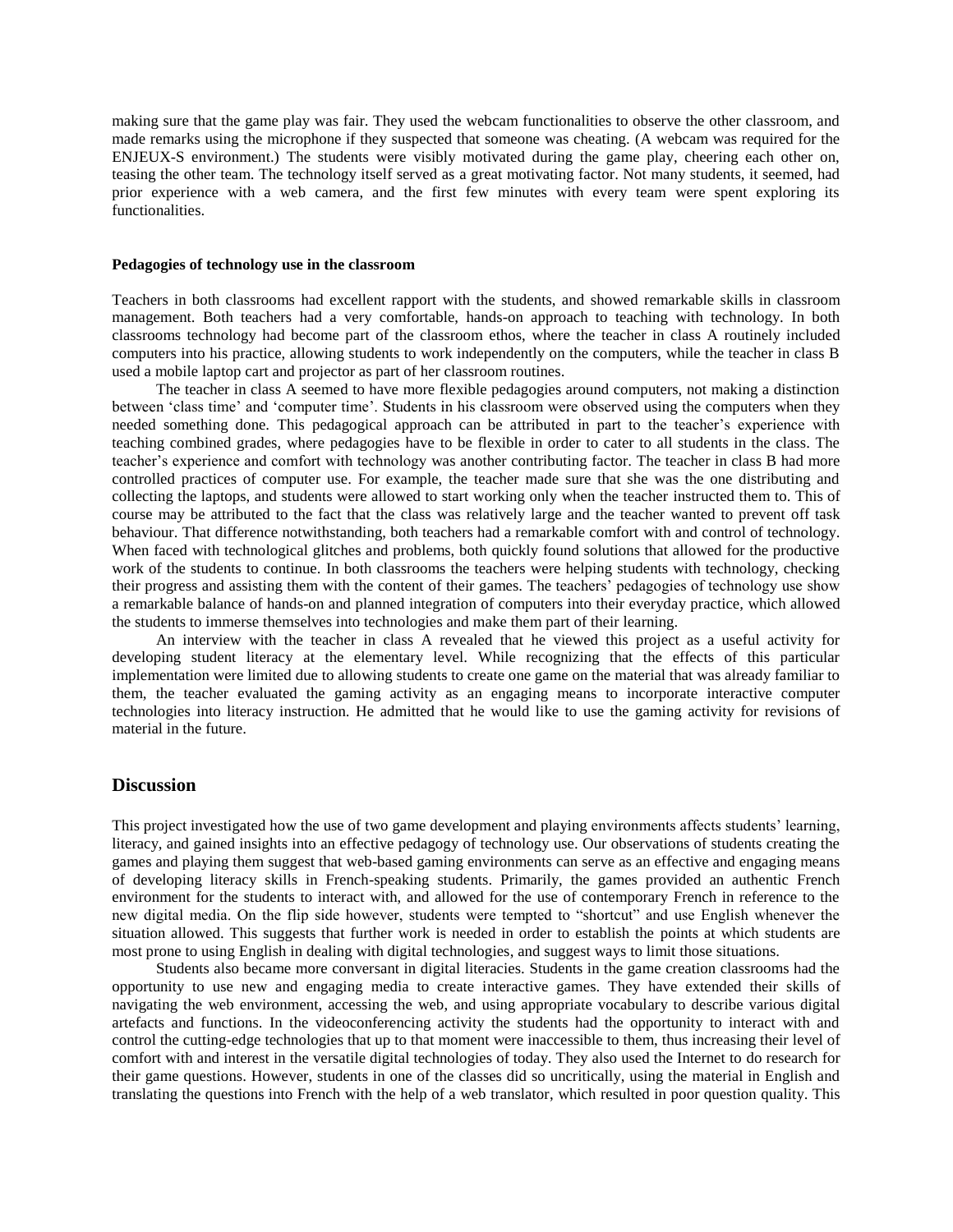finding can be used to further probe the critical dimension of using the Internet in the classroom, and investigate the possibilities for evaluating the content accessed online. The activity allowed the teachers to engage students in interactive and literacy-rich environments. Students were motivated by the novelty aspect of the game, by the use of digital technologies, and by being able to put their own interests and strengths into the game. Perhaps one of the most significant gains that we observed was the amount of team work and emerging collaboration that helped the students create better games.

In this study we also aimed at investigating what constitutes effective pedagogies of computer use in literacy instruction. In the course of the project the teachers demonstrated the use of various pedagogical approaches, and the most successful ones were non-linear and flexible. Effective use of technology in this project was characterised by the teachers taking ownership of the technology and its tools, incorporating them into their teaching practice, and most importantly, allowing students to explore and get comfortable with the technology. The most telling examples of how successful pedagogies of technology worked in this project came from instances in which the teachers had to deal with breakdowns or problems. Both teachers in the project took control over the technology, rather than had the technology control their classroom, and found ways to work around the technological glitches without negatively affecting their pedagogical goals.

# **Conclusion**

This project examined how two gaming environments, a web-based game shell and a videoconferencing collaborative tool can be used to develop students' French language and literacy skills. Our findings suggest that both game development online, and game play using an advanced collaborative environment can be effective tools for fostering students' literacy through immersing them in rich language experience and offering them multiple opportunities for collaboration. The gaming activities were also seen as a successful vehicle for developing students' digital literacies through exposing them to diverse technologies which allowed the students to experience and develop sophisticated skills of browsing, accessing, and communicating on the web. However, we also found that students need more critical literacy skills in using the Internet, specifically in instances of using a web translator.

These preliminary findings warrant more research into the area of language and literacy development through the use of interactive web technologies. Specifically, when it comes to using a second language in the classroom, students interact both in the target language and in English. Further research could shed light on the influence of English-saturated Internet technologies on learning in languages other than English. Moreover, research into the possibilities of remote collaboration via videoconferencing can help determine the impact that advanced Internet technologies have on learning and literacy.

# **References**

Beavis, C. (2002). Reading, writing and role-playing computer games. In I. Snyder (Ed.), *Silicon literacies: Communication, innovation, and education in the electronic age* (pp. 47-61). London: Routledge.

Cope, B., & Kalantzis, M. (Eds.) (2000). *Multiliteracies: Literacy learning and the design of social futures.* London: Routledge.

Federation of American Scientists. (2006). *Summit on educational games: Harnessing the power of video games for learning.*  Retrieved November 20, 2007, from<http://fas.org/gamesummit/Resources/Summit%20on%20Educational%20Games.pdf>

Finn, J., & Rock, D. (1997). Academic success among students at risk for school failure. *Journal of Applied Psychology, 82*(2), 221-234.

Gee, J. P. (2003). *What video games have to teach us about learning and literacy*. New York, NY: Palgrave Macmillan.

Kiili, K. (2007). Foundation for problem-based gaming. *British Journal of Educational Technology, 38*(3), 394-404.

Kress, G. (2003). *Literacy in the new media age.* London: Routledge.

Lankshear, C. & Knobel, M. (2006). *New literacies: Everyday practices and classroom learning*. Maidenhead, Berkshire: McGraw Hill/Open University Press.

Learning Point Associates. (2005). *Quick key 10 action guide*: *Using student engagement to improve adolescent literacy.*  Retrieved October 20, 2007, from<http://www.learningpt.org/pdfs/qkey10.pdf>